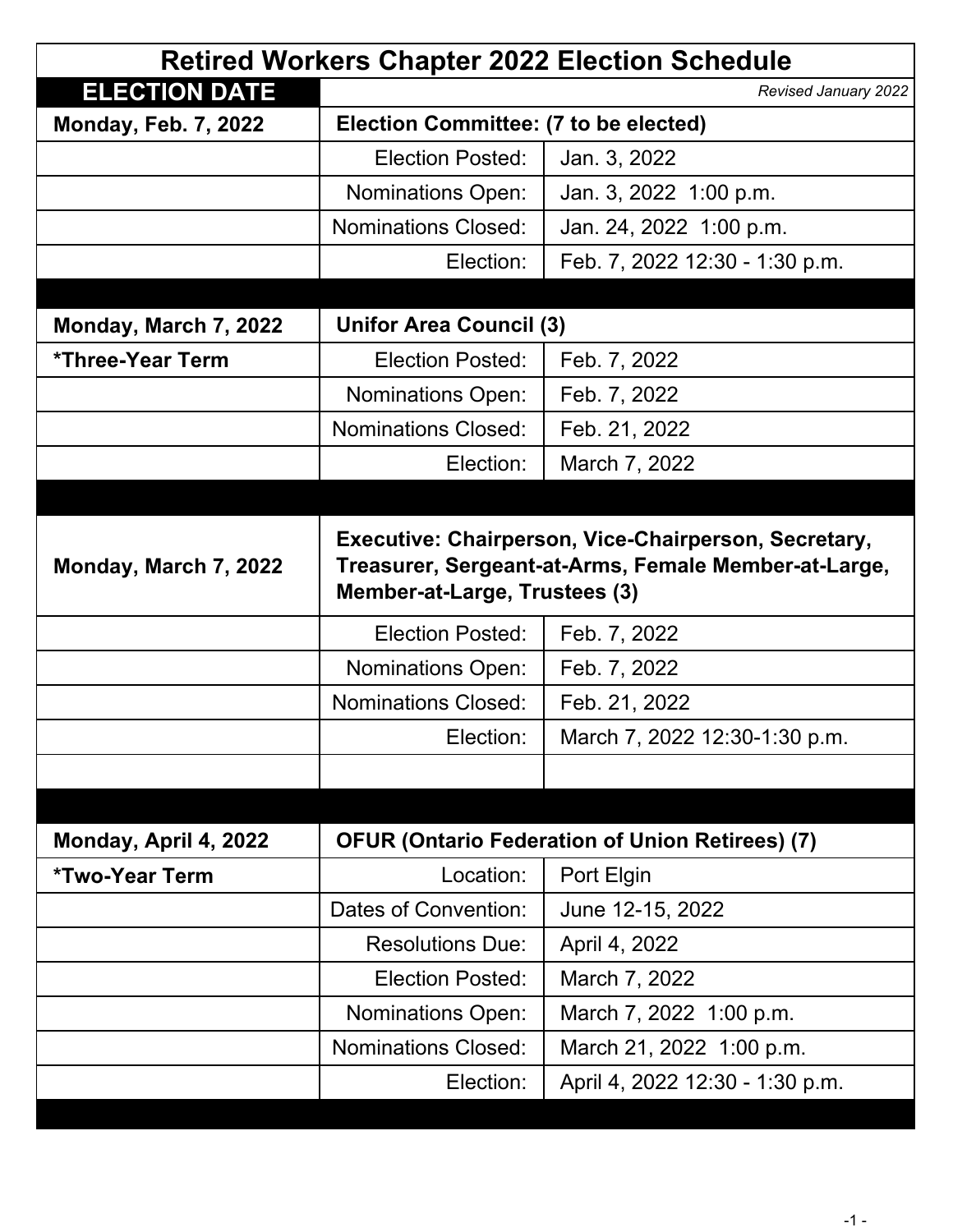| Monday, April 4, 2022 | Standing Committees: Resolutions (5), Recreation (5),<br>Organization (5), Environment (3), Sick & Visiting (3),<br>Municipal (3), Political Action (5) |                                 |  |
|-----------------------|---------------------------------------------------------------------------------------------------------------------------------------------------------|---------------------------------|--|
|                       | <b>Election Posted:</b>                                                                                                                                 | March 7, 2022                   |  |
|                       | <b>Nominations Open:</b>                                                                                                                                | March 7, 2022 1:00 p.m.         |  |
|                       | <b>Nominations Closed:</b>                                                                                                                              | March 21, 2022 1:00 p.m.        |  |
|                       | Election:                                                                                                                                               | April 4, 2022 12:30 - 1:30 p.m. |  |
|                       |                                                                                                                                                         |                                 |  |
| Monday, June 6, 2022  | <b>Unifor Retired Workers Council (15)</b>                                                                                                              |                                 |  |
|                       | Location:                                                                                                                                               | Port Elgin                      |  |
|                       | <b>Council Dates:</b>                                                                                                                                   | Sept. 4-9, 2022                 |  |
|                       | <b>Election Posted:</b>                                                                                                                                 | May 2, 2022                     |  |
|                       | <b>Nominations Open:</b>                                                                                                                                | May 2, 2022 1:00 p.m.           |  |
|                       | <b>Nominations Closed:</b>                                                                                                                              | May 16, 2022 1:00 p.m.          |  |
|                       | Election:                                                                                                                                               | June 6, 2022 12:30 - 1:30 p.m.  |  |
|                       |                                                                                                                                                         |                                 |  |
|                       | <b>USCO: United Senior Citizens of Ontario (2)</b>                                                                                                      |                                 |  |
|                       | Location:                                                                                                                                               |                                 |  |
| <b>TBD</b>            | Dates of Convention:                                                                                                                                    |                                 |  |
|                       | <b>Resolutions Due:</b>                                                                                                                                 |                                 |  |
|                       | <b>Election Posted:</b>                                                                                                                                 |                                 |  |
|                       | <b>Nominations Open:</b>                                                                                                                                |                                 |  |
|                       | <b>Nominations Closed:</b>                                                                                                                              |                                 |  |
|                       | Election:                                                                                                                                               |                                 |  |
|                       |                                                                                                                                                         |                                 |  |
|                       |                                                                                                                                                         |                                 |  |
|                       | <b>NDP Federal Convention Delegates (4)</b>                                                                                                             |                                 |  |
|                       | Location                                                                                                                                                |                                 |  |
| <b>TBD</b>            | Dates of Convention:                                                                                                                                    |                                 |  |
|                       |                                                                                                                                                         |                                 |  |
|                       | <b>Election Posted</b>                                                                                                                                  |                                 |  |
|                       | <b>Nominations Open:</b>                                                                                                                                |                                 |  |
|                       | <b>Nominations Closed:</b>                                                                                                                              |                                 |  |